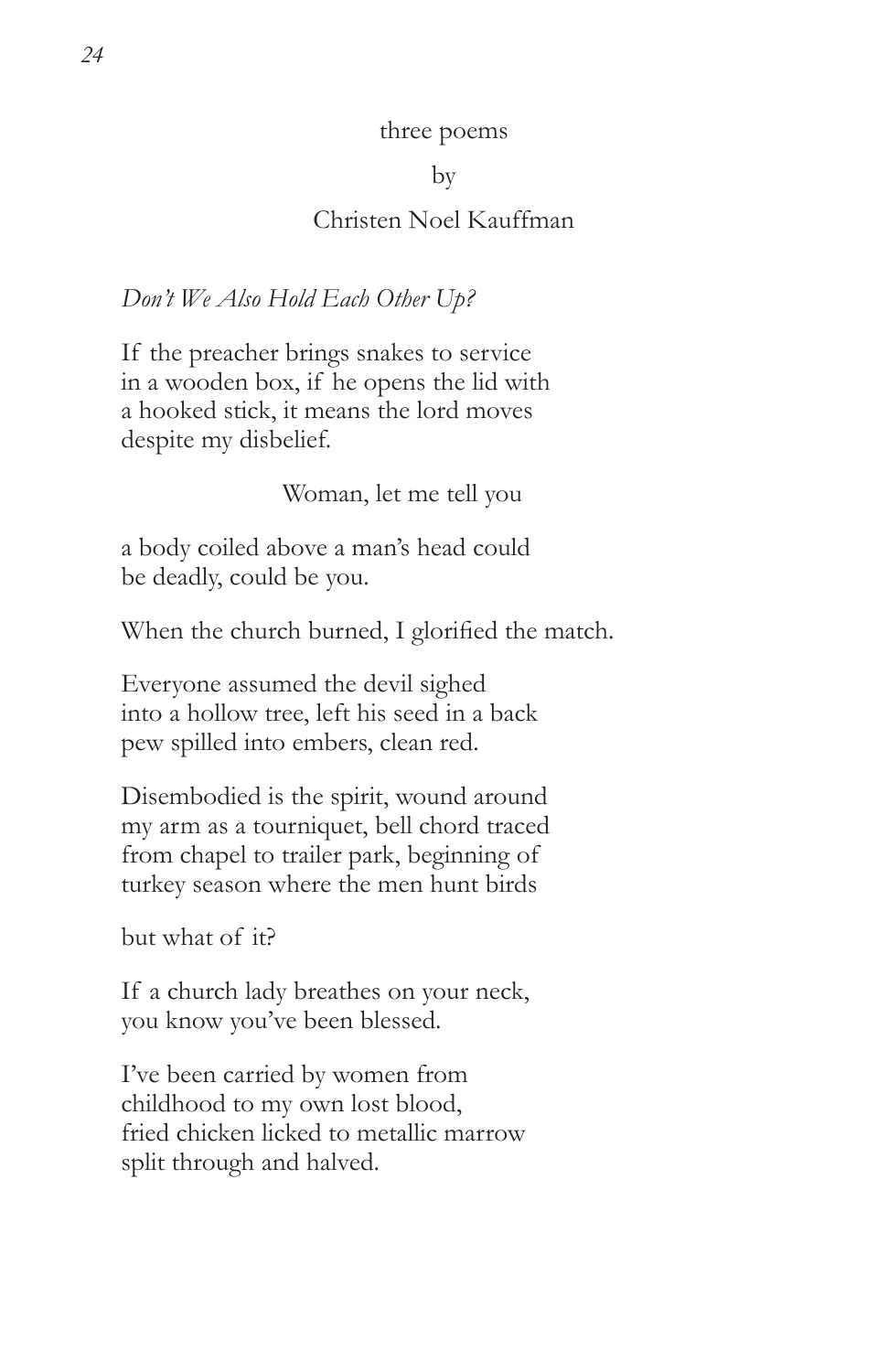## *Acts of Protection*

Carry the bat as though she's a newborn found clinging to the sheers. Feed her the fried fish you offered to your husband but he refused – a belly full of rum. Ask her to lie down on the bed under sheets you bought from the expensive boutique, Egyptian cotton, the color of good sunburn. Praise her brushed fur, glass eyes you've seen in a taxidermist's shop, this enjambment of meat and tiny bone flexed, poised for flight. Refuse to cover her ornament of teeth when she opens into half-smile. Your father would scoop her up with his bare hands but this is not a poem about patriarchy. Here, you can offer her mint tea, build her a shrine and ignite it.